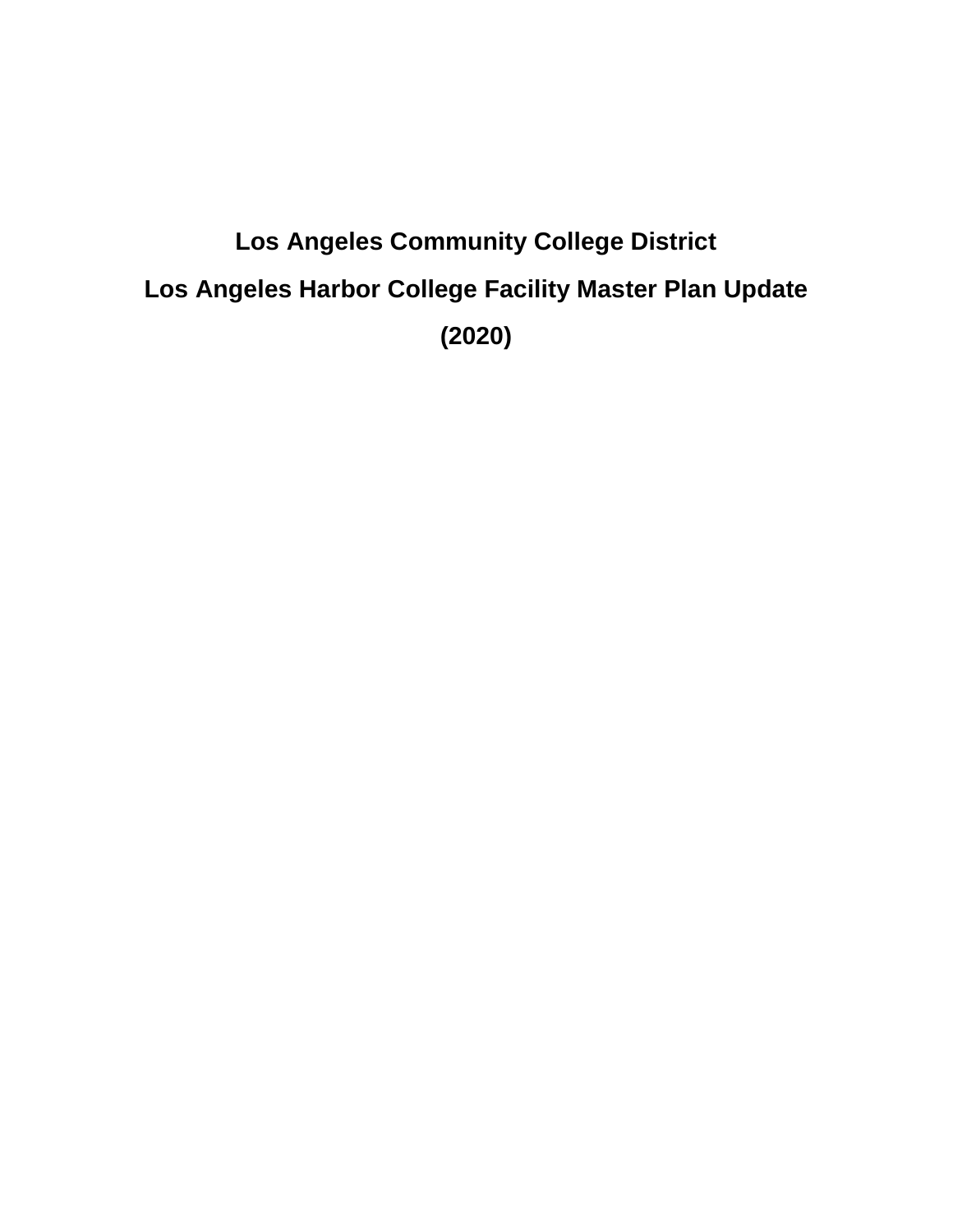## **Los Angeles Community College District**

## **Los Angeles Harbor College Facility Master Plan Update**

## **Introduction**

This is the latest in a series of updates to the Los Angeles Harbor College Facility Master Plan. The purpose of this update to the Facility Master Plan (hereinafter referred to as the 2020 Master Plan Update) is to:

- Coordinate facilities with programming and enrollment needs;
- Optimize building utilization and capacity load ratios and maximize student engagement; and
- Balance planning with funding availability.

The 2020 Master Plan Update involves construction of a new multi-purpose building and demolition of two outdated buildings. Overall, the campus building square footage would increase nominally (by 3,089 square feet) as compared to previously approved plans, but result in a more efficient campus.

The proposed changes will not have any direct effect on campus enrollment or employment.

## **Background**

A Facility Master Plan was adopted for Los Angeles Harbor College in 2003. The Facility Master Plan was subsequently revised in 2004, 2008, 2010, and 2013. Analysis under the California Environmental Quality Act (CEQA) was completed for each of these iterations.

## **2020 Master Plan Update**

As noted above, the 2020 Master Plan Update includes the following changes (also shown in Table 1):

- Construct new building to be known as Southeast Hall (approximately 49,000 square feet). Anticipated uses to include: Nursing; Certified Nursing Assistant; Emergency Medical Technician; Phlebotomy; Veterans Center; Disabled Student Program Services; Equity Programs; Student Services; Health Center; Testing Room; multipurpose meeting rooms; and computer lab. It will be constructed in the east-central part of the campus on the site of the existing Old Administration building.
- Demolish Old Administration building (24,412 square feet) and Nursing Building (21,499 square feet).
- New landscape/hardscape improvements in the areas where buildings will be demolished, including some additional parking (approximately 50 spaces) and improvements in vehicular circulation on the east side of the campus in the vicinity of the proposed Southeast Hall.

No other revisions to the Master Plan are proposed. The 2020 Master Plan Update does not affect previously-projected campus enrollment or employment.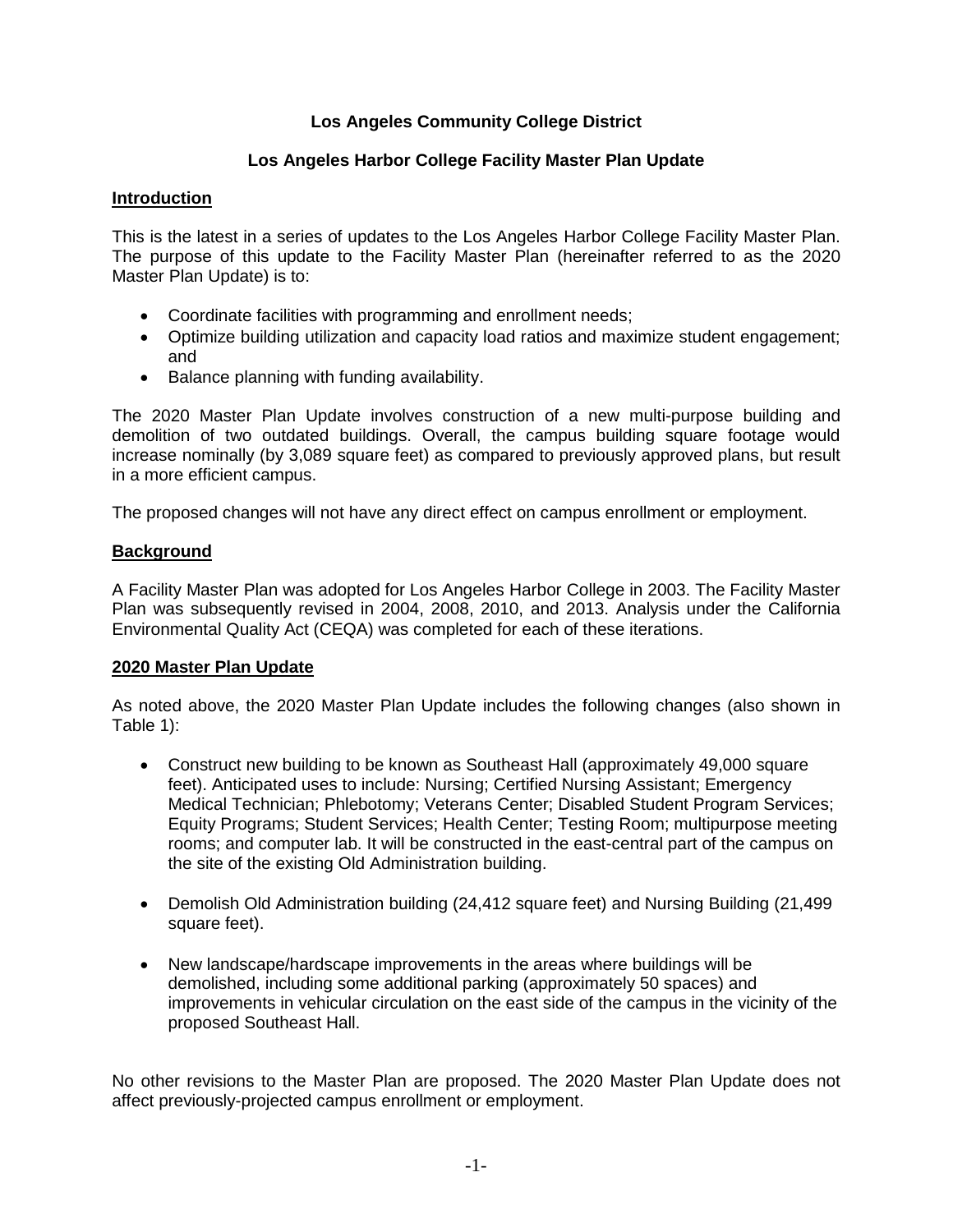Table 1 shows the change in facility square footage. Exhibits 1 and 2 show maps of: (1) the existing Master Plan, and (2) the proposed changes to the Master Plan; and (3) the Master Plan after the proposed changes are implemented.

| TABLE 1: SUMMARY OF PROPOSED CHANGES IN GROSS SQUARE FOOTAGE OF FACILITIES |                                                                 |                                                      |
|----------------------------------------------------------------------------|-----------------------------------------------------------------|------------------------------------------------------|
|                                                                            | <b>Existing</b><br><b>Facility Master Plan</b><br><b>Update</b> | 2020<br><b>Facility Master</b><br><b>Plan Update</b> |
| <b>Facility</b>                                                            | Existing/<br><b>Previously</b><br><b>Approved GSF</b>           | <b>Proposed GSF</b>                                  |
| <b>NEW FACILITIES</b>                                                      |                                                                 |                                                      |
| Southeast Hall                                                             | $---$                                                           | 49,000                                               |
|                                                                            |                                                                 |                                                      |
| <b>Total New GSF Proposed</b>                                              |                                                                 | 49,000                                               |
| <b>DEMOLISHED FACILITIES</b>                                               |                                                                 |                                                      |
| <b>Administration Building</b>                                             | 24,412                                                          | $-24,412$                                            |
| Nursing Building                                                           | 21,499                                                          | $-21,499$                                            |
|                                                                            | <b>Total New</b>                                                | 49,000                                               |
|                                                                            | <b>Total Removed</b>                                            | $-45,911$                                            |
|                                                                            | <b>TOTAL</b>                                                    | 3,089                                                |
|                                                                            |                                                                 |                                                      |

## **TABLE 1 2020 FACILITY MASTER PLAN UPDATE PROJECTS**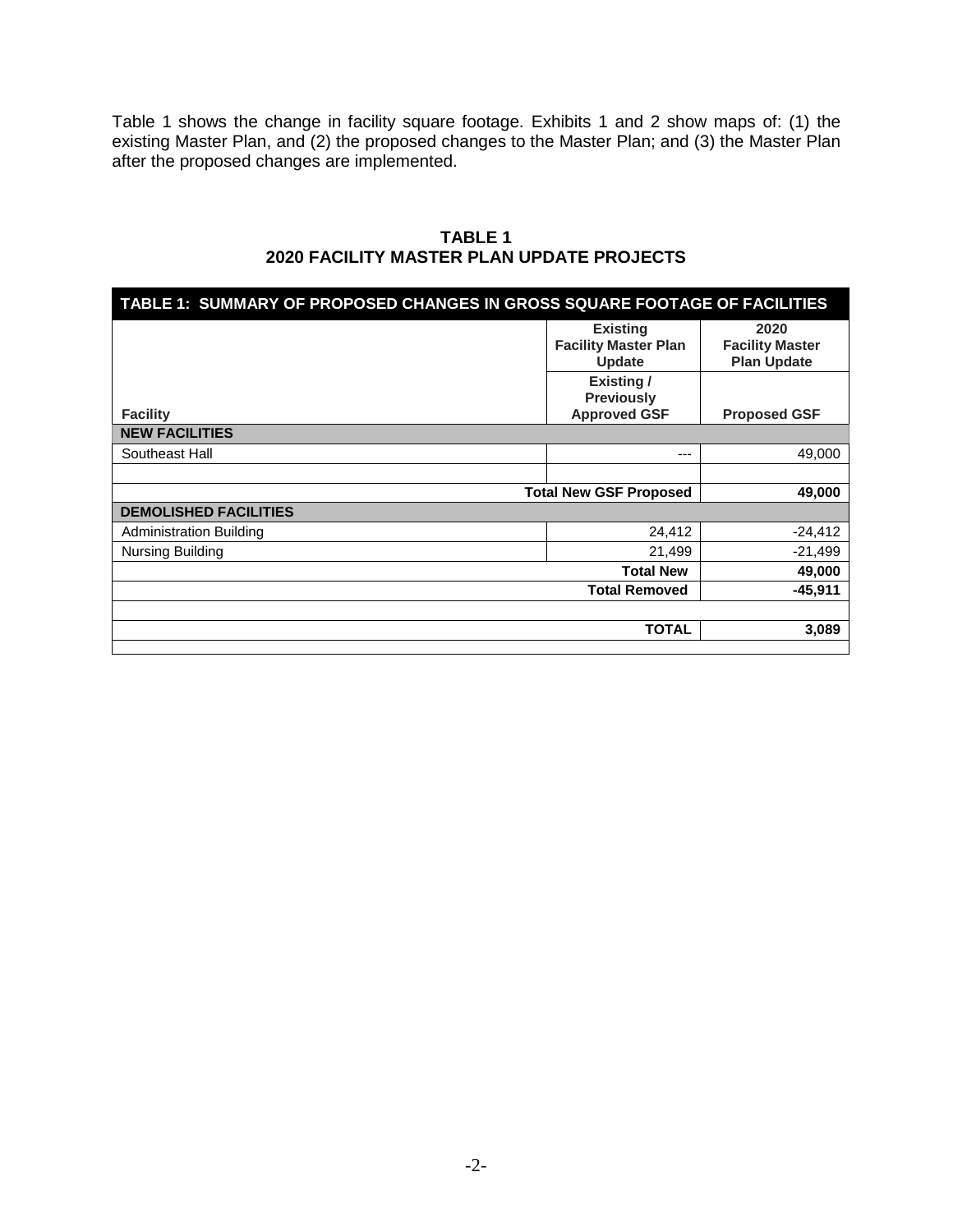## **Exhibit 1: Existing Master Plan Campus Map**

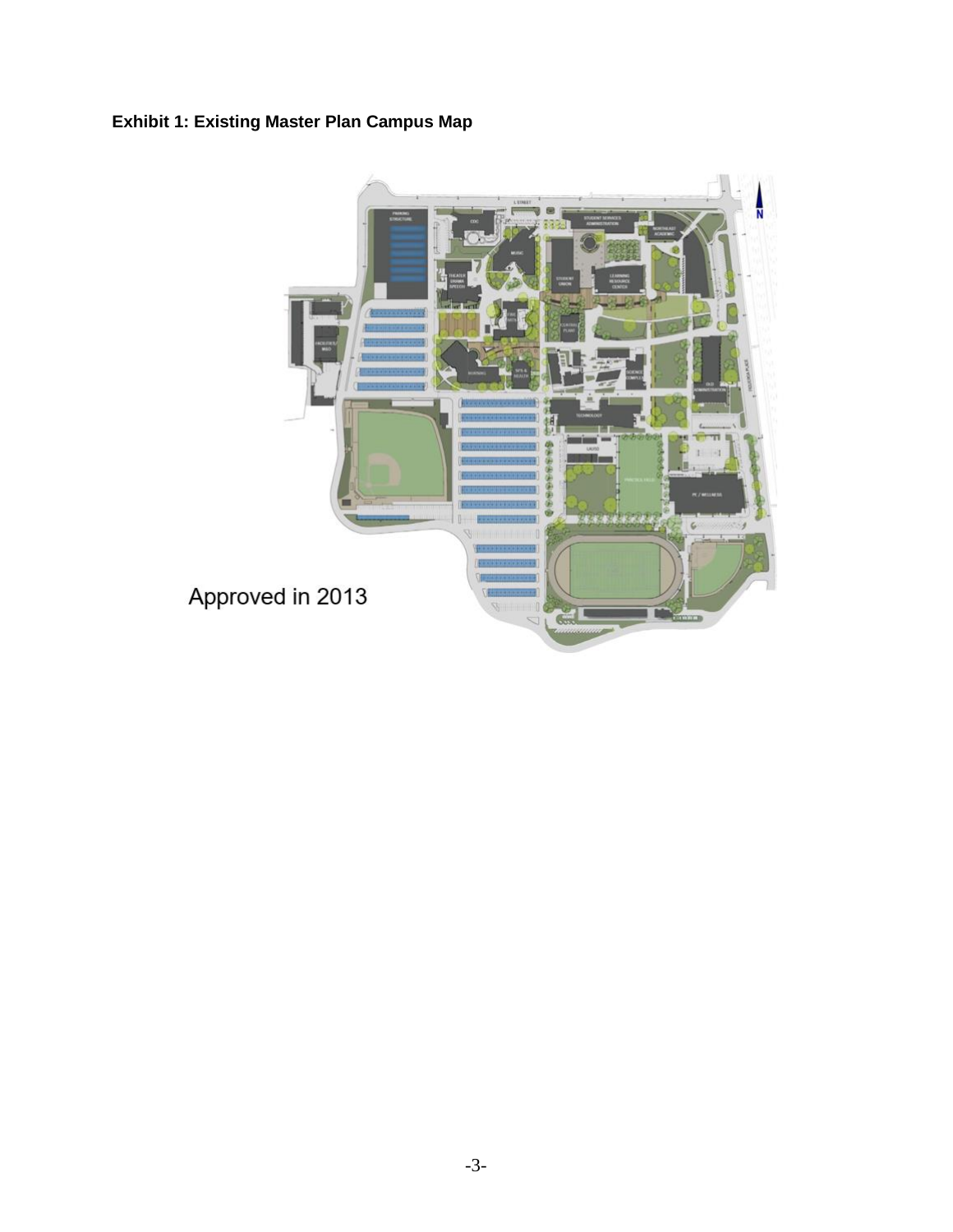## **Exhibit 2: Proposed Changes to the Existing Master Plan Campus Map**

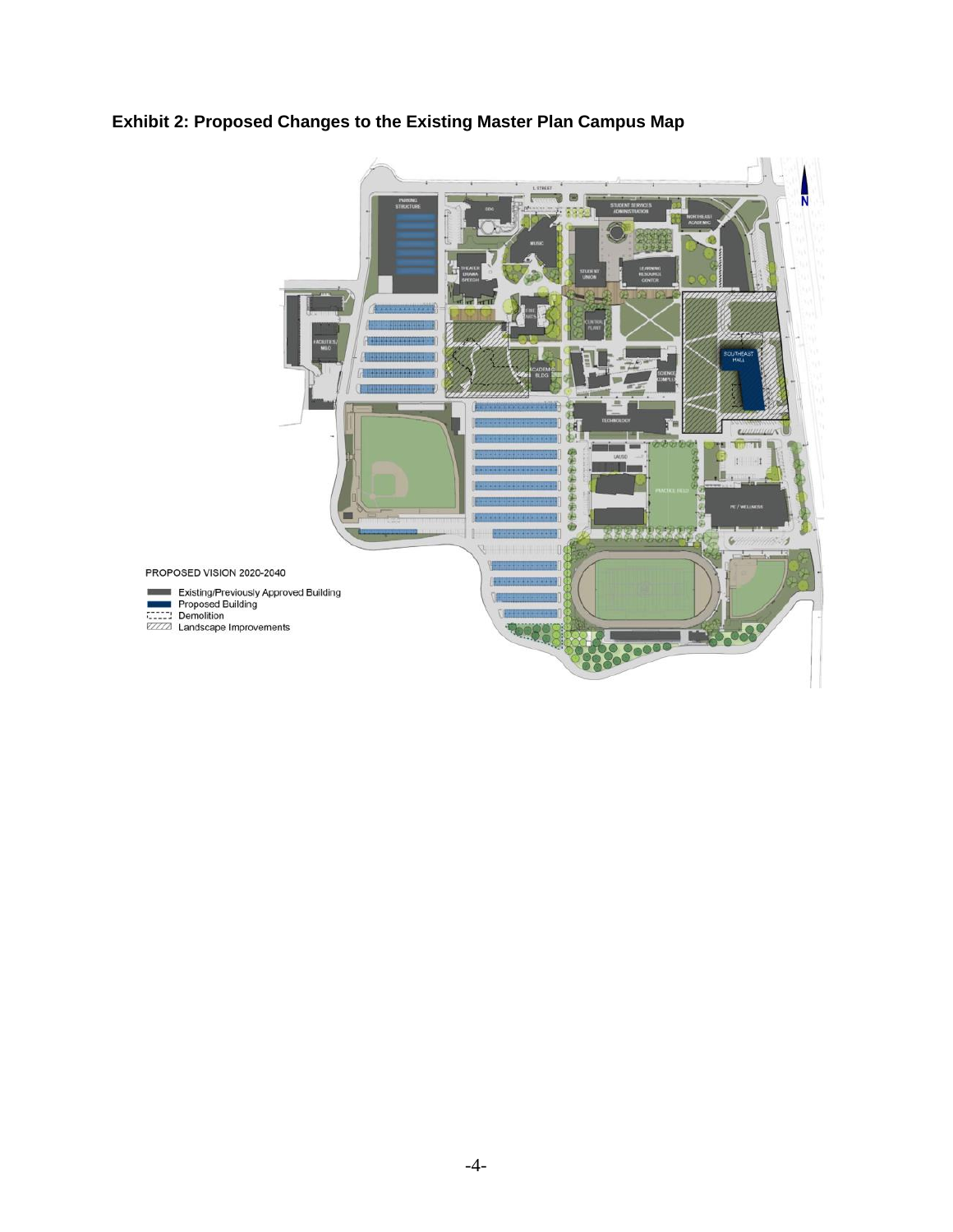# **Exhibit 3: Proposed 2020 Master Plan Update Campus Map**